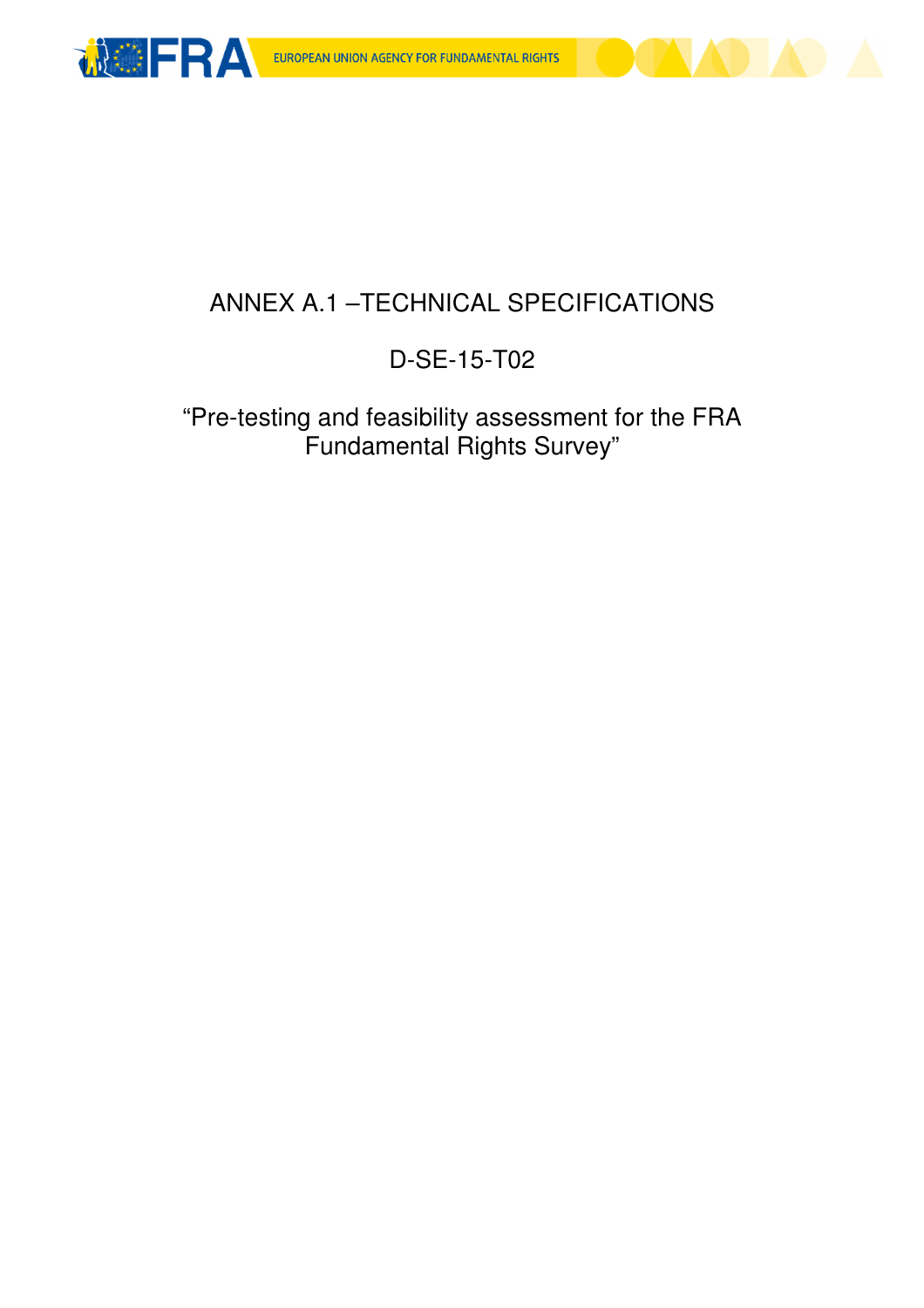# 1. Technical specifications

## 1.1. Objective

The objective of these Technical Specifications is to provide the contractor with all the necessary information that will enable it to implement the project.

### 1.2. Title of the contract

The title of the contract is "Pre-testing and feasibility assessment for the FRA Fundamental Rights Survey".

## 1.3. Contracting Authority

The contracting authority is the European Union Agency for Fundamental Rights (hereinafter referred to as the FRA or the Agency). The Agency was established by Council Regulation No 168/2007<sup>1</sup> on 15 February 2007. Its objective is to provide the relevant institutions, bodies, offices, and agencies of the EU and its Member States with independent, evidence-based assistance and expertise relating to fundamental rights in the domain of Union law. Data collection (including comparative data collection in the form of surveys) and analysis on the situation of fundamental rights in the EU provides the basis for the Agency's assistance and expertise.

# 2. Background information

## 2.1. FRA mandate and data collection

To meet the objectives listed in Council Regulation No 168/2007, the Agency is empowered to collect, analyse and disseminate relevant, objective, reliable and comparable information and data, and to carry out scientific research and surveys.

To achieve its objectives the FRA conducts research collecting relevant primary and secondary data, as well as contextual information from EU Member States, and analyses this data comparatively to produce policy relevant reports addressed primarily to its main stakeholders − EU institutions and Member States. Where there is a lack of comprehensive and comparable EU-wide data from secondary sources, the Agency can undertake its own primary data collection based on fieldwork – both quantitative and qualitative.

l

<sup>1</sup> Council Regulation (EC) No 168/2007 of 15 February 2007 establishing a European Union Agency for Fundamental Rights.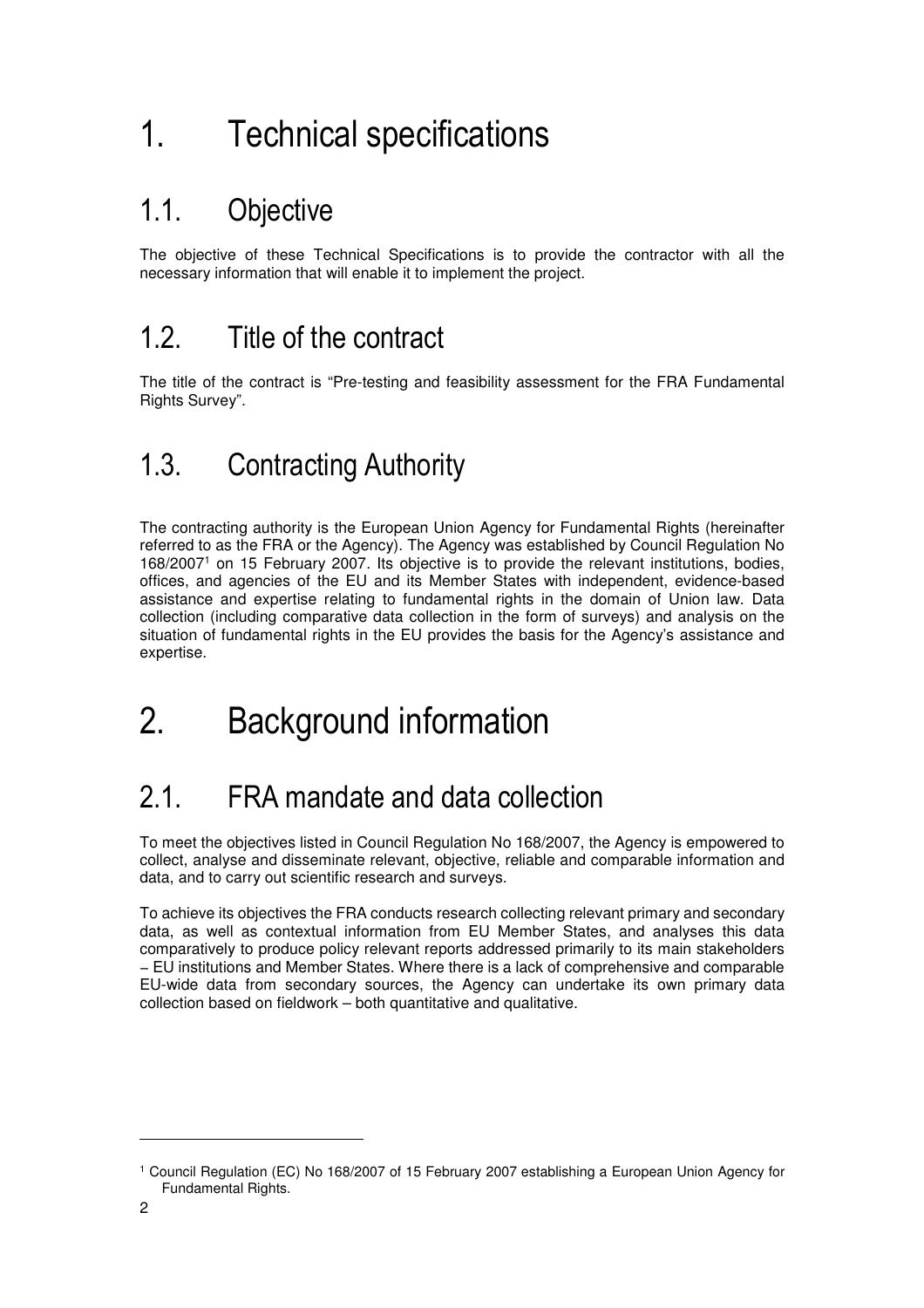## 2.2. FRA work in the field of survey research

#### European Union Minorities and Discrimination Survey (EU-MIDIS) (2008)

In 2008, the FRA carried out a large-scale survey on immigrants and ethnic minorities' experiences of discrimination, crime victimisation, rights awareness and contacts with law enforcement in the EU-27 - the 'European Union Minorities and Discrimination Survey' (EU-MIDIS). The survey carried out face-to-face interviews with a random sample of respondents from selected ethnic minority and immigrant groups in all (then) 27 Member States of the European Union. 23,500 ethnic minority and immigrant people were interviewed. In addition, 5,000 people from the majority population living in the same areas as minorities were interviewed in 10 Member States to allow for comparison of selected results.

The results of EU-MIDIS were published over the period 2009–2012 and are available at http://fra.europa.eu/eu-midis. The publications include a Main Results Report (2009), a Technical Report, and a series of six Data in Focus reports that concentrate on specific survey findings in relation to particular groups and issues.

#### Comparative study on experience of discrimination, social marginalisation and violence (2009)

In 2008-2009, the FRA carried out a survey of Muslim and non-Muslim youth in three EU Member States – France, Spain, and the United Kingdom – on their experiences of discrimination, social marginalisation and violence. One thousand 12-18-year-old students in each of the three survey countries were asked to participate in the survey. Data collection took place in selected schools, under the coordination of researchers with experience of schoolbased survey research. The composition of the samples was balanced to have an equal representation of male and female, Muslim and non-Muslim respondents. In the analysis, experiences of discrimination, social marginalisation, attitudes towards violence and use of violence were examined against respondents' socio-economic, cultural and religious profile. The results were published in the report 'Experience of discrimination, social marginalisation and violence: a comparative study of Muslim and non-Muslim youth in three EU Member States'.<sup>2</sup>

#### FRA pilot Roma survey (2011)

In 2011, the FRA carried out a pilot Roma survey in eleven EU Member States, which interviewed face-to-face a random sample of Roma, as well as non-Roma living in or near locations where Roma respondents were based. The survey collected detailed information about household members' employment situation, education, health and housing, about their neighbourhood and its infrastructure, as well as respondents' experiences of migration, discrimination, issues related to rights awareness and citizenship.

The FRA pilot Roma survey covered 11 EU Member States (Bulgaria, Czech Republic, France, Greece, Hungary, Italy, Poland, Portugal, Romania, Slovakia and Spain). The regional Roma survey of the UNDP, World Bank and European Commission (UNDP/World Bank/EC) – carried out alongside the FRA survey – covered five of these countries (Bulgaria, the Czech Republic, Hungary, Romania, Slovakia) and, in addition, six non-EU countries in the western Balkans and Moldova. Across the 11 EU Member States, the two surveys interviewed in total 22,203 Roma and non-Roma, providing information on 84,287 household members. The first results were published in 2012 in the report 'Situation of Roma in 11 EU Member States – Survey Results at a Glance', based on data from both the FRA survey and the UNDP/World Bank/EC survey<sup>3</sup>

l

<sup>&</sup>lt;sup>2</sup> Experience of discrimination, social marginalisation and violence: a comparative study of Muslim and non-Muslim youth in three EU Member States. Available at:

http://fra.europa.eu/sites/default/files/fra\_uploads/1202-Pub-racism-marginalisation\_en.pdf <sup>3</sup> The situation of Roma in 11 EU Member States - Survey results at a glance . Available at:

http://fra.europa.eu/en/publication/2012/situation-roma-11-eu-member-states-survey-results-glance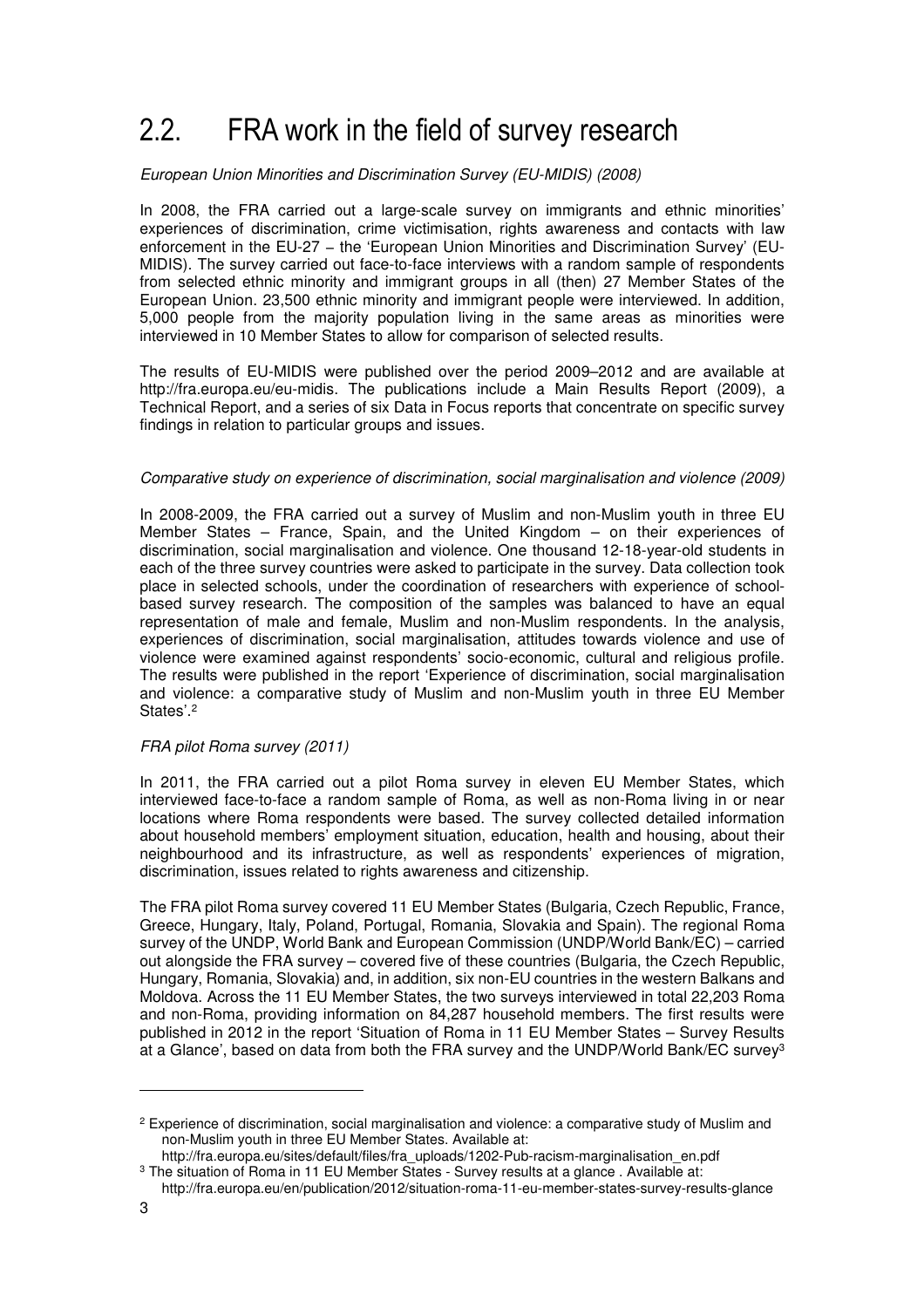followed by three Data in Focus reports highlighting selected results concerning education<sup>4</sup>, poverty and employment<sup>5</sup>, and the situation of Roma women<sup>6</sup>.

#### FRA EU LGBT survey (2012)

In 2012, the FRA carried out an online survey of the EU LGBT population. Around 93,000 lesbian, gay, bisexual and transgender people from all across the EU-28 completed the survey, making it the largest and most comprehensive survey of its kind to date. LGBT persons were asked whether they had experienced discrimination, violence, verbal abuse or hate speech on the grounds of their sexual orientation or gender identity. Respondents were also asked to identify where such incidents took place, such as at school, at work, when seeking healthcare or in public places. The survey results have been presented in 'At a Glance' report (2013) and a Main Results Report (2014).<sup>7</sup>

#### FRA survey on discrimination and hate crime against Jews in EU Member States (2012)

The FRA survey on Jewish people's experiences and perceptions of antisemitism collected data from 5,847 self-identified Jewish respondents (those aged 16 or over) in eight EU Member States – Belgium, France, Germany, Hungary, Italy, Latvia, Sweden, and the United Kingdom. The survey was carried out online. This was the first EU survey to collect comparable data on Jewish people's experiences and perceptions of antisemitism, hate-motivated crime and discrimination in eight EU Member States. The survey also provided data on exposure to antisemitic acts against the Jewish community, such as vandalism of Jewish sites, or antisemitic messages in the broadcast media or on the internet. The survey results reflect rights awareness in terms of knowledge of antidiscrimination legislation, victim support organisations and existence of any legislation concerning trivialisation or denial of the Holocaust. The survey results were released in November 2013<sup>8</sup>.

#### FRA survey on violence against women (2012)

In 2012, the FRA survey on violence against women was carried out using standardised faceto-face interviews with women who were randomly selected from the general population. The survey interviewed 42,000 women from the 28 EU Member States, and was the first survey of its kind to systematically interview women about their experiences of violence in the EU-28. It captured incidents of sexual, physical and psychological abuse – ranging from 'domestic violence' to sexual harassment at work, and violence perpetrated by strangers. The survey also covered women's experiences of stalking and cybercrime, and asked adult women about their childhood experiences of violence. The survey results were launched in March 2014<sup>9</sup> when FRA released a summary report ('At a Glance' report) and a Main Results Report based on the findings.

#### EU-MIDIS II

<sup>4</sup> Education: the situation of Roma in 11 EU Member States. Roma survey – Data in focus. Available at: http://fra.europa.eu/sites/default/files/fra-2014\_roma-survey\_education\_tk0113748enc.pdf

<sup>&</sup>lt;sup>5</sup> Poverty and employment: the situation of Roma in 11 EU Member States - Data in focus. Available at: http://fra.europa.eu/sites/default/files/fra-2014-roma-survey-employment\_en.pdf

<sup>6</sup> Discrimination against and living conditions of Roma women in 11 EU Member States - Data in focus. Available at: http://fra.europa.eu/sites/default/files/fra-2014-roma-survey-gender\_en.pdf

<sup>7</sup> EU LGBT survey - European Union lesbian, gay, bisexual and transgender survey - Results at a glance. Available at: http://fra.europa.eu/sites/default/files/eu-lgbt-survey-results-at-a-glance\_en.pdf

EU LGBT survey - European Union lesbian, gay, bisexual and transgender survey - Main results. Available at: http://fra.europa.eu/en/publication/2014/eu-lgbt-survey-european-union-lesbian-gaybisexual-and-transgender-survey-main

<sup>&</sup>lt;sup>8</sup> Discrimination and hate crime against Jews in EU Member States: experiences and perceptions of antisemitism. Available at: http://fra.europa.eu/sites/default/files/fra-2013-discrimination-hate-crimeagainst-jews-eu-member-states-0\_en.pdf

<sup>&</sup>lt;sup>9</sup> Violence against women: an EU-wide survey. Main results report. Available at:

http://fra.europa.eu/sites/default/files/fra-2014-vaw-survey-main-results-apr14\_en.pdf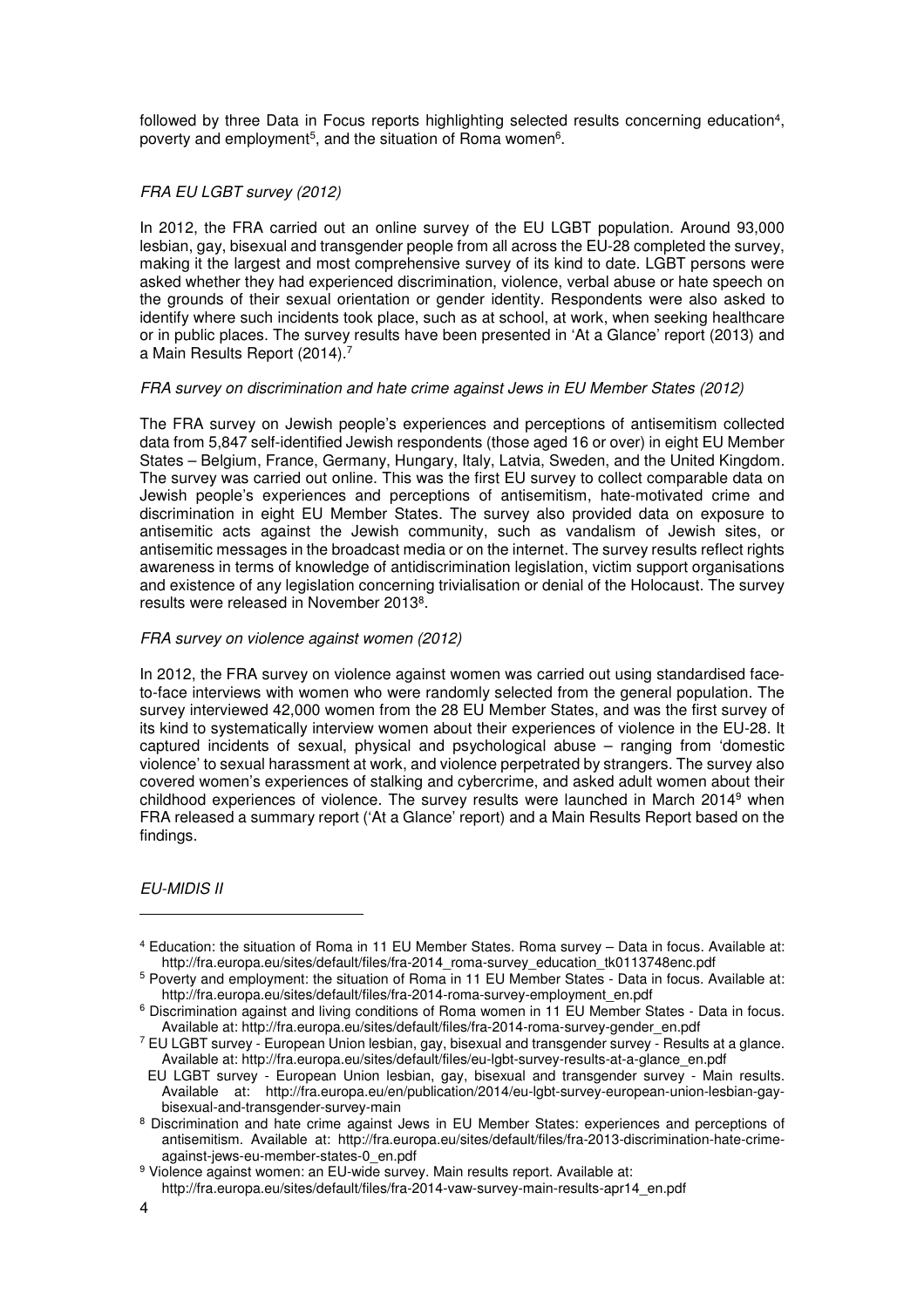In 2013-2014 FRA started preparations for the second European Union Minorities and Discrimination Survey (EU-MIDIS II), which in 2015 will interview randomly selected respondents from various immigrant and ethnic minority groups in the EU-28. To develop the questionnaire for EU-MIDIS II, FRA conducted a cognitive pre-test study. The aim of the EU-MIDIS II pre-test was to test the feasibility of selected survey questions with respondents from the target groups, and to develop further and improve the EU-MIDIS II survey questionnaire and methodological approach.

The EU-MIDIS II pre-test study applied mainly qualitative methods to explore the ways in which respondents in different Member States and with different ethnic or immigrant backgrounds understand selected key concepts related to their fundamental rights, and the extent to which existing survey questions are adequate in describing their situation. To examine whether the proposed survey questions are comprehensible, acceptable, valid, and comparable across countries, the EU-MIDIS II pre-test was carried out in the following eight EU Member States: Belgium, Croatia, Greece, Hungary, Italy, Malta, Romania, and the United Kingdom. A total of 280 persons with an immigrant or ethnic minority background, including Roma, were interviewed. In addition and prior to the pre-test fieldwork, a panel of eight experts experienced in cross-national research on immigrants and ethnic minorities, and in cognitive pre-testing, provided input into the draft pre-test questionnaire and other research tools.

\* \* \* \* \*

The success of FRA's surveys carried out in the last years has meant that the Agency is wellplaced to undertake large-scale quantitative survey research on various themes in the field of fundamental rights, which serves to fill gaps in existing knowledge. In turn, through the development of its surveys, FRA has gained experience in methodologies for sampling and interviewing respondents from selected minority groups and the general population across the EU.

Depending on the target population, available sampling frames, and the objectives of each of these surveys, different sampling methods and interview modes were chosen. For instance, while the LGBT survey and the survey on discrimination and hate crime against Jews in EU Member States were open online surveys, the EU-MIDIS, Roma survey and violence against women survey were face-to-face surveys with random sampling.

These large-scale surveys have mapped the scale and nature of particular fundamental rights issues, producing comparable data on, for example, experiences of discrimination. Some of the future surveys of the Agency will repeat earlier surveys and allow for comparison of selected key results and findings over time; identifying main tendencies, providing a trend analysis, and assessing achievements in policy implementation through the measurement of key indicators.

### 2.3. Other existing survey research in the EU in the area of fundamental rights experiences of the general population

Over the past decades, several general population surveys have been carried out that cover all or several EU Member States and include some questions about issues related to fundamental rights. The two largest sample surveys in the EU, the Labour Force Survey (LFS)<sup>10</sup> and the EU Statistics on Income and Living Conditions (EU SILC)<sup>11</sup>, include a limited set of questions

<sup>10</sup>http://ec.europa.eu/eurostat/statistics-

explained/index.php/Labour\_market\_and\_Labour\_force\_survey\_(LFS)\_statistics

<sup>11</sup>http://ec.europa.eu/eurostat/c/portal/layout?p\_l\_id=203680&p\_v\_l\_s\_g\_id=0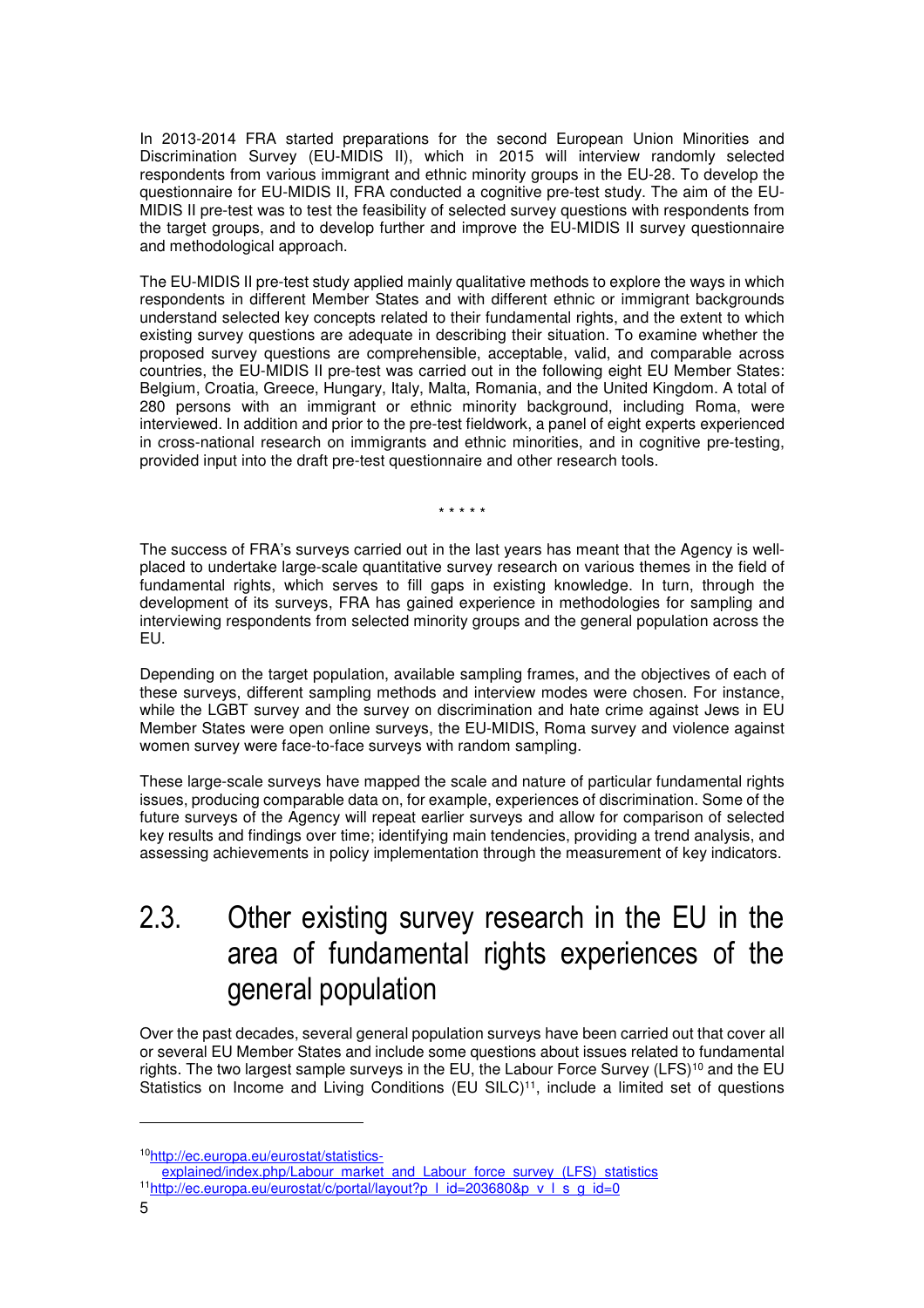directly related to fundamental rights issues, but primarily focus on their main data collection purpose – surveying labour market participation and income and living conditions, respectively.

Questions about internet security and other issues related to information and communication technology are furthermore covered by the Community Statistics on Information Society survey (CSIS)<sup>12</sup> which collects data annually on a set of core topics, supplemented by ad hoc modules. From 2011 onwards it has been mandatory for the EU Member States to transmit CSIS data to Eurostat.

The Eurobarometer (EB) surveys – conducted by the European Commission – aim to monitor the evolution of public opinion in EU Member States for drafting of policy texts, decision-making and evaluation purposes.<sup>13</sup> These surveys collect information on many topics related to European citizenship, including repeated questions on general topics (Standard EB) as well as changing in-depth (Special EB) and ad-hoc topics (Flash EB). In the past, several Eurobarometer surveys have included questions to address fundamental rights related issues, including: rights awareness, discrimination and integration, data protection and security, freedom of movement, trust in institutions and rule of law, as well as socio-economic rights. However, such questions are often not repeated between surveys and do not look in-depth at respondents' experiences.

The European Foundation for the Improvement of Living and Working Conditions (Eurofound) collects data concerning working and living conditions, for example through the European Quality of Life Surveys (EQLS)<sup>14</sup> and the European Working Conditions Surveys (EWCS)<sup>15</sup>. These surveys cover all EU Member States and some non-EU countries and have been carried out in three waves from 2003 to 2012 (EQLS) and in five waves between 1990 and 2010 (EWCS).

Other major international opinion surveys include the European Social Survey (ESS)<sup>16</sup>, the European Values Study (EVS)<sup>17</sup> and the International Social Survey Programme (ISSP)<sup>18</sup>.

Other surveys on specialised topics that include a limited set of questions on fundamental rights related topics are the Survey on Health, Aging and Retirement in Europe (SHARE, five waves since 2004)<sup>19</sup>, and the longitudinal survey of the Generations and Gender Programme (GGP, two waves since 2004).<sup>20</sup>

### 2.4. FRA's Fundamental Rights Survey

Under the Agency's Annual Work Programmes 2014 and 2015, FRA sets out to establish a rolling survey (repeated every 5+ years) to address the deficit of robust and comparable data – collected through one survey instrument – on most fundamental rights areas with regard to the general population's experiences of a range of rights 'on the ground'. This information is intended to inform policies and debates on fundamental rights in the EU. In the long term, the survey will produce EU-wide comparable trend data on people's experiences of different areas of fundamental rights such as unequal treatment, data protection and consumer rights. The survey will consist of a core module that will be repeated every few years, which can provide

<sup>12</sup>http://ec.europa.eu/eurostat/c/portal/layout?p | id=203692&p\_v | s\_g\_id=0

<sup>13</sup> http://ec.europa.eu/public\_opinion/index\_en.htm

<sup>14</sup> http://www.eurofound.europa.eu/surveys/eqls/index.htm

<sup>15</sup> http://www.eurofound.europa.eu/surveys/ewcs/index.htm

<sup>16</sup> http://www.europeansocialsurvey.org/

<sup>17</sup> http://www.europeanvaluesstudy.eu/

<sup>18</sup> http://www.issp.org/

<sup>19</sup> http://www.share-project.org/

<sup>20</sup> http://www.ggp-i.org/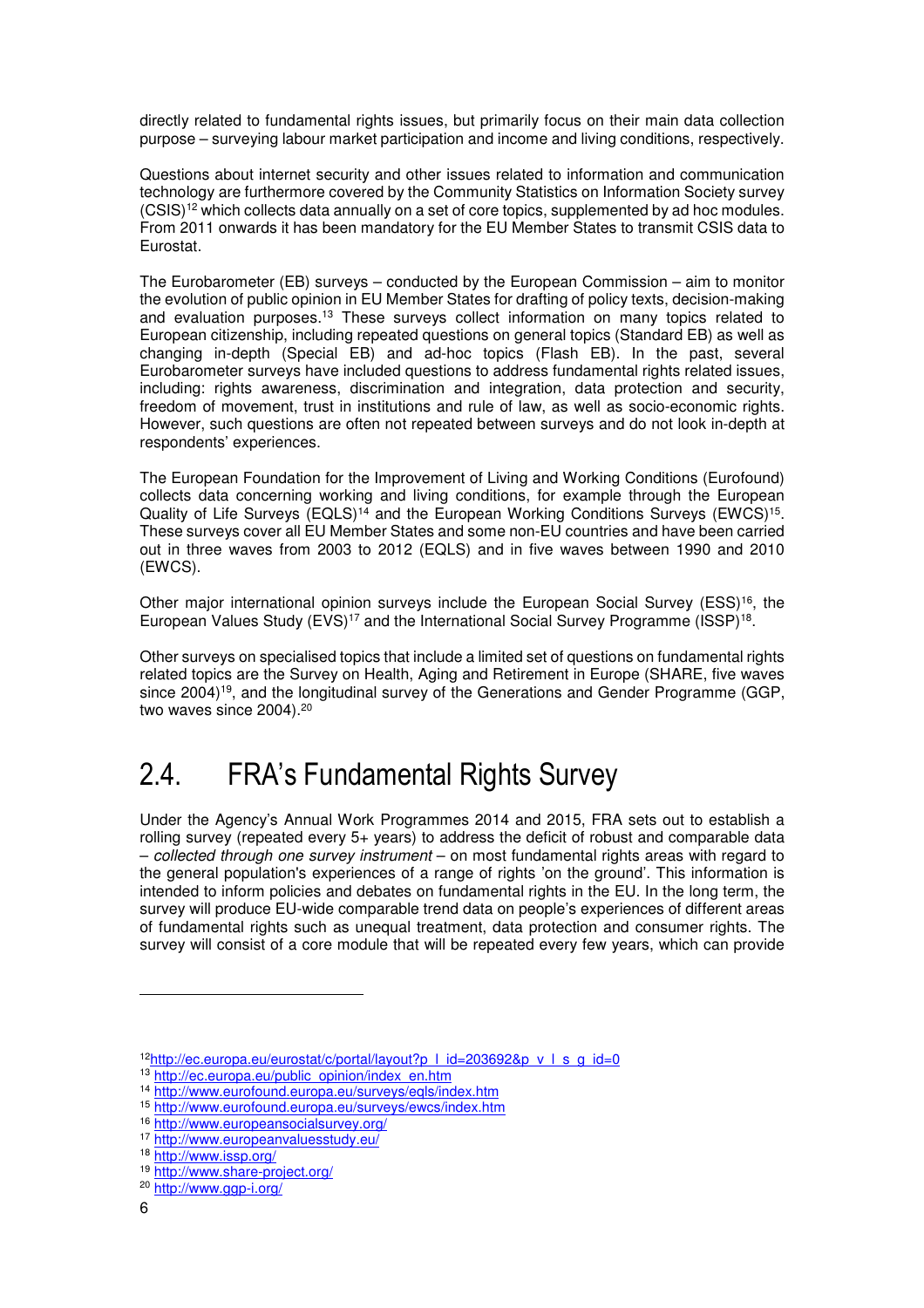data to populate selected fundamental rights indicators over time. Additional modules, which can change between waves, can provide information on selected fundamental rights issues.

#### Overview of main methodological challenges

The main methodological challenges for the Fundamental Rights Survey are to produce results that are:

- (1) representative for the general population at the national level
- (2) reliable and valid
- (3) comparable across 28 EU Member States, and
- (4) comparable over time.

The survey design must be cost effective while at the same time resulting in a high-quality probability sample of sufficient size in each country to permit a detailed analysis of 'hard to survey' events (that is, events which concern some respondents but not all). In particular, the survey design has to take into account the need for comparability across countries and over time, as the survey will be repeated at regular intervals.

This pre-test and feasibility assessment shall help to identify possible survey designs by developing proposals based on different survey methods and modes (including combinations of modes or mixed-mode designs), ensuring that the obtained samples are of the required size and quality. The pre-test and feasibility assessment will also explore the effect of modes to the functioning of draft survey questions.

# 3. Contract objectives and expected results

The Fundamental Rights Survey aims to capture people's experiences and opinions on fundamental rights in different areas of life. As some experiences pertain only to a relatively small percentage of the population, the Fundamental Rights Survey requires a sufficient sample size to be able to meaningfully capture 'rarer' events. At the same time, the survey results must be of high quality and comparable over time and across countries. The survey questions must be easy for the respondents to understand, including respondents from different sociodemographic and cultural backgrounds.

These challenges need to be tackled by thoroughly exploring possible survey designs as well as various survey modes (i.e. modes of interview, including self-administered interviews via online or paper questionnaires, or interviewer administered questionnaires via telephone or face-to-face interviews). To examine the functioning of survey questions in different countries and with respondents from different backgrounds, the questions have to be tested through cognitive interviews, taking into account also the impact of different survey modes.

The use of mixed modes is increasingly seen as an option to mitigate problems and challenges associated with contemporary survey research, such as declining response rates and increasing survey costs. Mixed modes – that is, the collection of information from respondents through two or more modes and merging the data sets for analysis – have been the subject of an increasing amount of research in the past years. Research has addressed the extent to which different modes lead to different response rates, how they can be used to increase response rates and whether or not different response rates are associated with different coverage errors.

### 3.1. Overall objective

This study will assess the feasibility of using different survey designs and data collection modes, either alone or in combination (mixed mode), for the Fundamental Rights Survey. The results of the study will inform the final choice of a survey design for the full-scale survey in the EU-28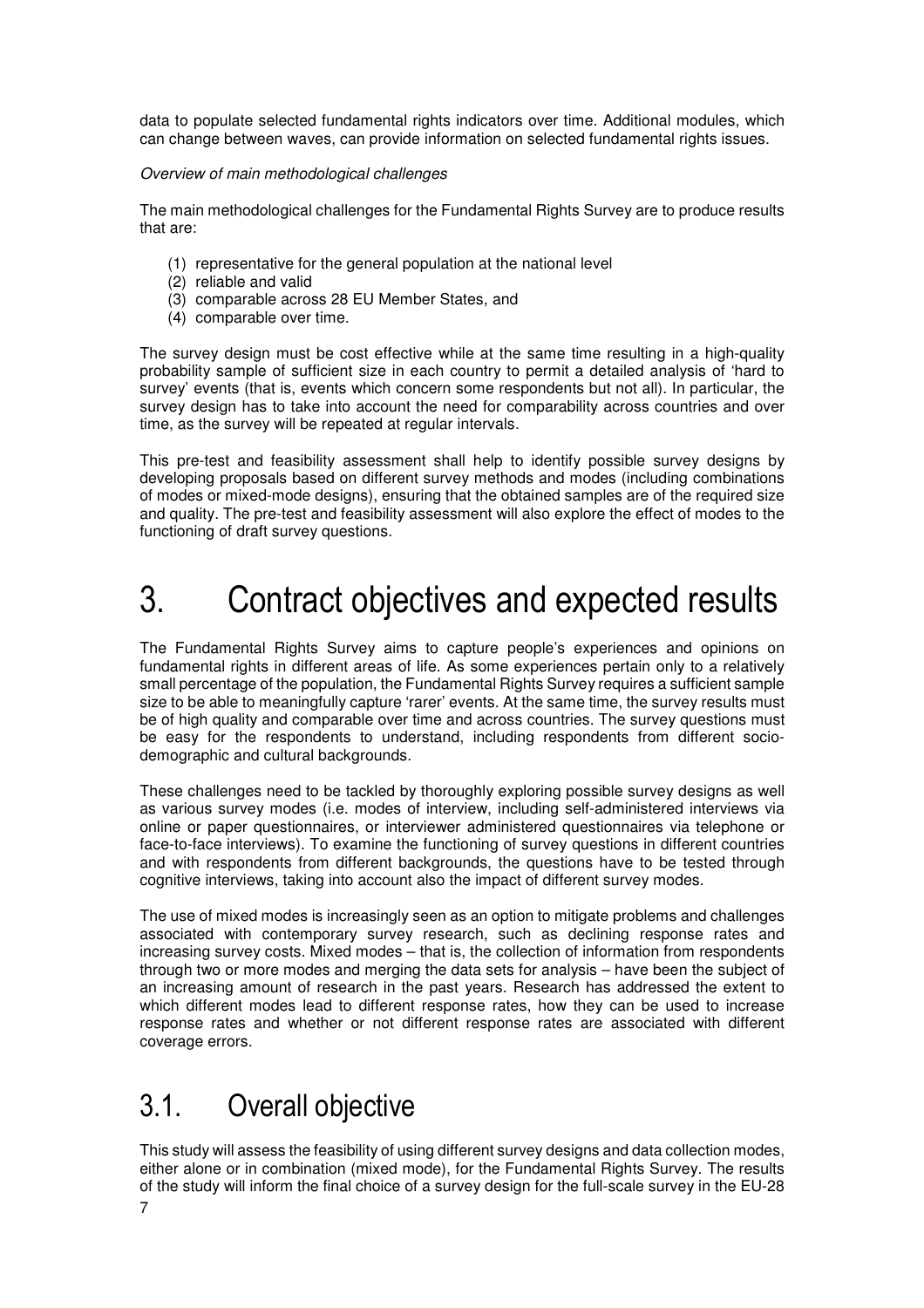based on the availablility of and feasibility of using various sampling frames. Furthermore, the study will provide information necessary for finalising the survey questionnaire for the full-scale survey with respect to cognitive understanding of the draft survey questions and comparability of the results obtained through different interview modes.

The overall objectives of the pre-test and feasibility assessment are therefore:

- To provide information concerning the feasibility of using various data collection modes – alone or in combination – in a survey of the general population in the 28 EU Member States so that the survey can achieve a good coverage of the target population and adequate response rates through efficient use of available resources;
- To assess the potential implications of using different data collection modes  $-$  or a combination of modes – in a cross-national survey;
- To assess consequences that the use of different data collection modes  $-$  or a combination of modes – has for comparability over time and for managing different phases of survey implementation (in terms of timing of activities, design of data collection instruments, case management between information systems used in different modes, etc.) ;
- To provide information on the functioning of a set of survey questions through cognitive interviews with respondents from different socio-economic and cultural backgrounds and under different survey modes.

### 3.2. Scope of work and expected results

The scope of the work, to be covered by the contract between the FRA and the contractor, encompasses all aspects of a pre-test and feasibility assessment, including (but not necessarily limited to) the following:

- presenting an overview and critical assessment of **national** sampling frames and methods (random digit dialling, random route, or other) that are currently in use or under development in each Member State with respect to national/large-scale surveys
- based on the collected information, developing and assessing scenarios for the use of single mode and mixed-mode designs for an EU-level survey, with particular attention to comparability issues, consequences for questionnaire development, management of fieldwork and analysis of results
- testing  $-$  through cognitive interviews  $-$  the understanding of core questions using different survey modes in six selected EU-Member States.

All tasks carried out under this contract shall be executed **within 9 months from contract signature.**

The contractor will assume complete legal responsibility for work undertaken for the FRA under the terms of the contract. The contractor will be the sole contact point with the FRA, with responsibility for ensuring the quality, consistency and timeliness of work carried out in each of the Member States.

Section 5 of these Technical Specifications provides a detailed overview of the project deliverables which the contractor is expected to produce.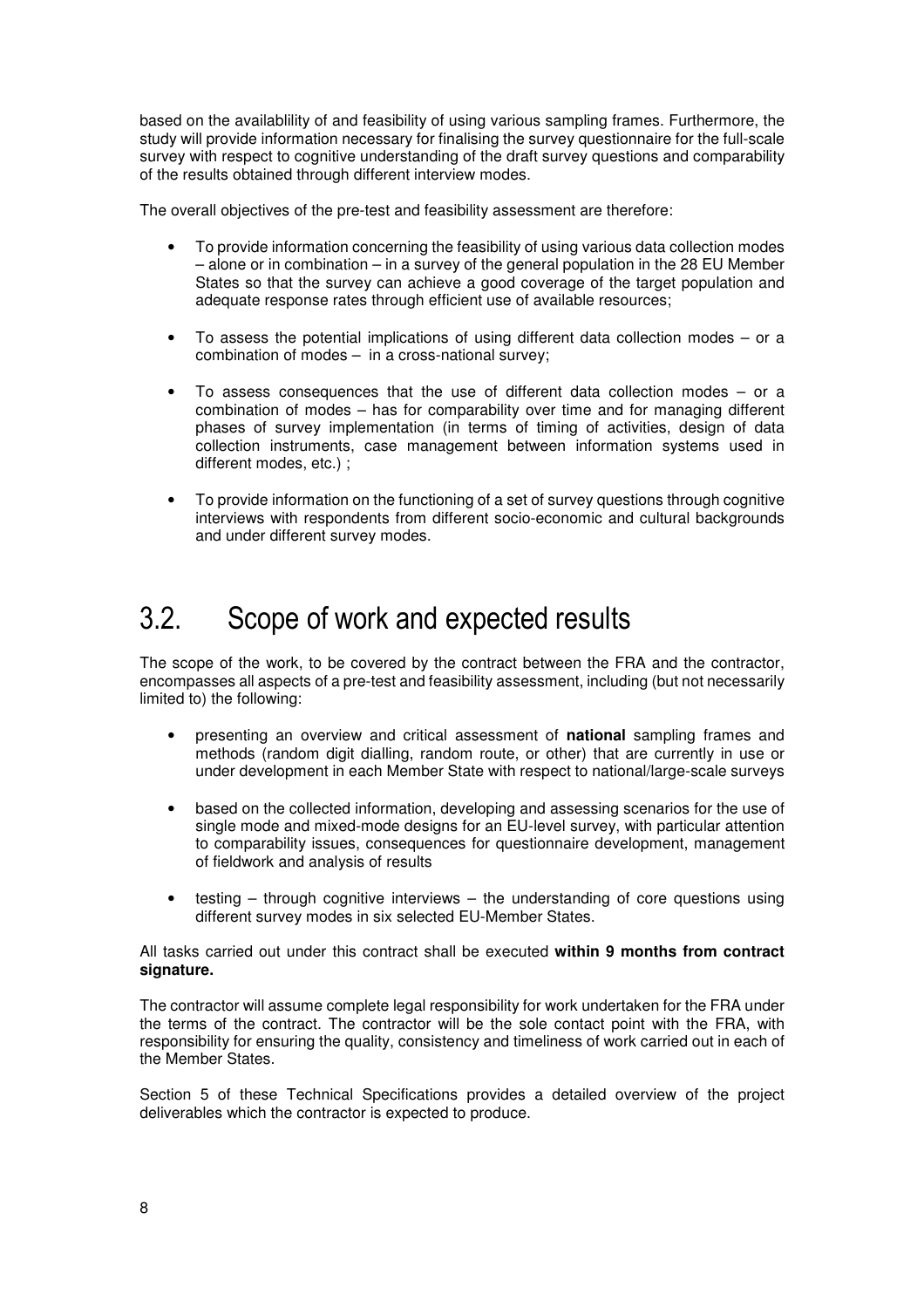# 4. Specific Activities

This section describes the activities which the contractor is expected to carry out in order to produce the project deliverables listed in section 5 of these Technical Specifiations.

### Activity 1: Mapping of sampling frames in the 28 EU Member States

The contractor shall map **the sampling frames that are currently in use or under development in each of the 28 EU Member States** and that can be used to draw a random (probability) sample of the general population, either in a single frame design or in a dual or multi-frame design. The identified sampling frames need to be assessed and presented based on information concerning their characteristics, content, quality and accessibility. Importantly, the contractor must indicate where each sampling frame is in current use, which goes beyond theoretical discussions concerning the feasibility of different approaches. The contractor will document each sampling frame using a template which FRA will prepare and which will be discussed with the contractor at the project inception meeting. Details to be documented for each sampling frame will include, amongst others:

- **accessibility** of the sampling frame for research purposes in particular for FRA or third parties working as contractors for FRA – and typical costs related to the access and use
- information **available** in the sampling frame with regard to the sampling units, including information that can be used for stratification, oversampling of specific groups and to assess the quality of the sample (under-coverage, over-coverage, (in)completeness)
- suitability for use in connection or in combination with other sampling frames and specific survey modes
- sustainability over time (in view of use in future waves of the Fundamental Rights Survey, which is planned to be repeated every 5+ years)
- assessment concerning the extent to which the sampling frame can be considered upto-date and complete at any given time, and the frequency with which information contained in the sampling frame is updated
- examples of surveys (in the last five years) which use different sampling frames at Member State level either in single or mixed mode surveys with information concerning the sample size, the target population, response rates and the representativeness of the results.

The contractor should also include available information about future developments and upcoming work to establish new sampling frames or improve existing ones in each EU Member State.

The mapping of sampling frames should consider the use of all major data collection modes; sampling frames that can be used as a basis for data collection using self-administered modes (such as postal questionnaires or CAWI<sup>21</sup>) or interviewer-administered modes (such as CAPI<sup>22</sup> and CATI<sup>23</sup>).

Sampling frames that enable the use of CAWI should be included, even if their coverage is not sufficient for a representative general population survey, when they could be used as a part of a dual or multi-frame survey design of a representative survey.

<sup>21</sup> Computer-Assisted Web Interviewing (self-completion)

<sup>&</sup>lt;sup>22</sup> Computer-Assisted Personal Interviewing

<sup>23</sup> Computer-Assisted Telephone Interviewing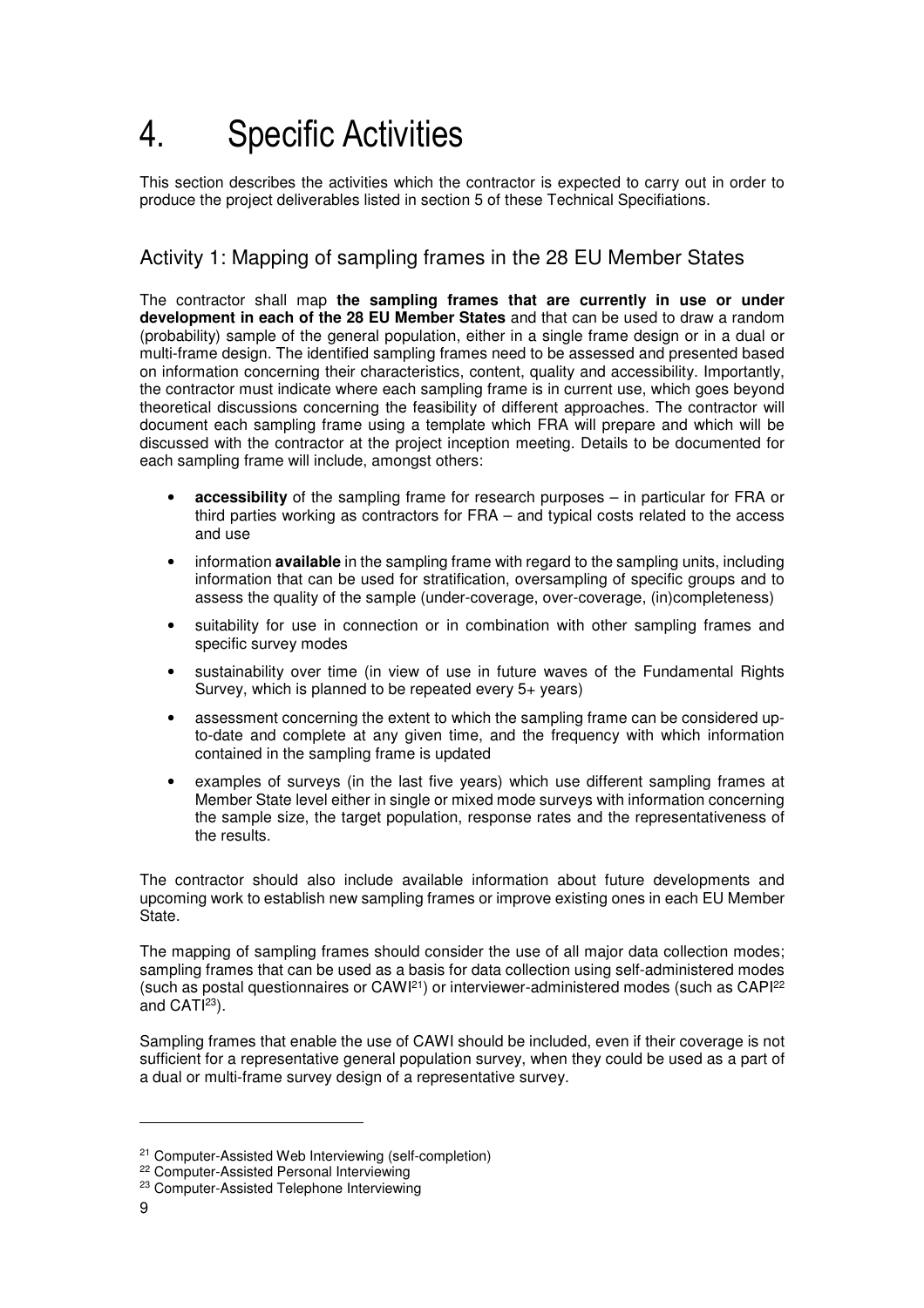In the absence of – in some EU Member States – appropriate and accessible sampling frames which allow for a direct sampling of individuals or households, sample selection through procedures such as random route sampling and random digit dialing can be considered.

### Activity 2: Developing and assessing scenarios for mixed-mode survey designs at the EU level

Based on the work carried out in Activity 1, the contractor shall develop scenarios for two single mode and three mixed-mode survey designs, which could be adopted by FRA for a survey of the general population in the EU-28. Specifically, the contractor shall develop the following:

- (1) a single mode survey design where all respondents are interviewed using CAPI
- (2) a single mode survey design where all respondents are interviewed using CATI
- (3) a mixed-mode, dual frame survey design using in parallel 1) CAWI with PAPI follow-up for non-respondents, and 2) CATI. In this survey design the sample could be allocated in each EU Member State to CAWI+PAPI and CATI modes in different proportions, depending on the feasibility of the mode(s) in a country. For example, in countries where CAWI mode is not feasible for a representative general population survey, the sample could be disproportionately allocated to CATI mode, while CAWI+PAPI could be the main mode used in other Member States. Using these modes (CAWI+PAPI & CATI) in combination in all countries would allow comparability of results across the EU and post-hoc adjustment that takes into account mode effects when combining the two samples for analysis.
- (4) another mixed-mode survey design suggested by the contractor where CAWI is used as one of the data collection modes
- (5) another mixed-mode survey design suggested by the contractor.

The scenarios must be firmly grounded in state of the art research on survey methodology and (cross-national) use of single mode or mixed-mode survey designs.

The mixed-mode scenarios proposed by the contractor (scenarios 4 and 5 above) may involve concurrent and/or sequential mixed mode designs.

All five scenarios should be accompanied by a list of reference material (research reports, articles, presentations) that were identified and used to assess the characteristics and functioning of the survey design scenario and, to the extent possible, the materials collected in electronic format should be shared with FRA.

The proposed survey designs must be based on sampling frames (as collected in Activity 1) that can be used by FRA or its future contractors, **namely they must be accessible to FRA.**  In the absence of appropriate sampling frames, commonly used sampling procedures can be proposed (e.g. random route sampling or random digit dialling).

The contractor is required to assess **each of the five survey design scenarios on a number of criteria and present this information in a separate template for each of the scenarios**. These templates will be developed by FRA and discussed with the contractor at the project inception meeting. Information to be reported in the template for each of the five survey design scenarios will include, amongst other points:

#### **Description of the proposed survey design**

• overview of the necessary sampling frames and proposed survey modes for implementation of the survey design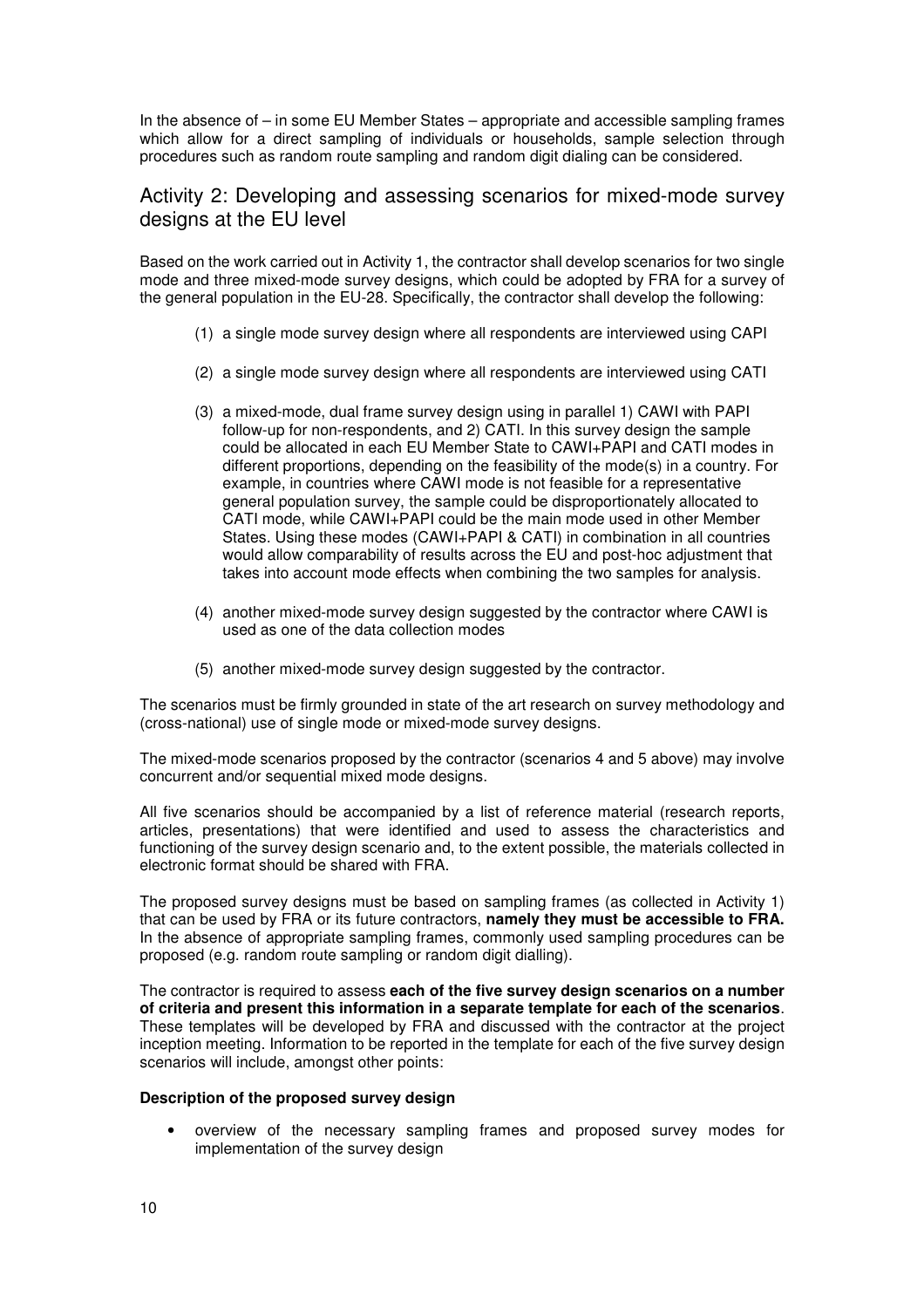• suitability across the 28 EU Member States – highlighting countries for which the proposed survey design is better suited than others (or where the opposite may be the case)

#### **Information related to population coverage, management of the survey and data analysis**

- coverage of the survey population and various sub-populations, such as younger age groups (starting from respondents aged 16 years – or younger), including potential for over-sampling selected population sub-groups
- feasibility of simultaneous implementation in all 28 EU Member States
- considerations for the development of the survey instrument(s), timing and management of fieldwork, and data analysis.

#### **Information concerning the cross-country comparability and robustness of the results**

- potential mode effects at the country level and differences between countries
- possibility to identify and assess mode effects during data analysis (e.g. by comparing results obtained through different modes, or through the use of two or more modes in parallel).

#### **Assessment of the sustainability over time**

• sustainability of the survey design in a medium and long term perspective (e.g. how the performance of the design can be expected to change over time if the survey is repeated at regular intervals over the next 20 years, during which time characteristics of sampling frames and respondents' availability to be interviewed through different survey modes may change).

Mixed-mode scenarios should in particular be compared against the two single mode scenarios (surveys using (a) CAPI-only and (b) CATI-only data collection).

For each scenario, the contractor shall aim to estimate the costs of data collection for national net sample sizes of:

- (1) 2,000 respondents
- (2) 3,000 respondents
- (3) 4,000 respondents.

In estimating the costs of data collection the contractor must take into account:

- estimated level of non-response
- required gross sample size
- case management and managerial costs
- average survey completion time of 30 minutes.

The estimation of costs should be based on available information from existing survey research projects as well as information collected from national sources (such as fieldwork agencies operating at the national or at the European level) and broken down by country. Evidence of costs should be presented with reference to source material.

### Activity 3: Cognitive testing in six EU Member States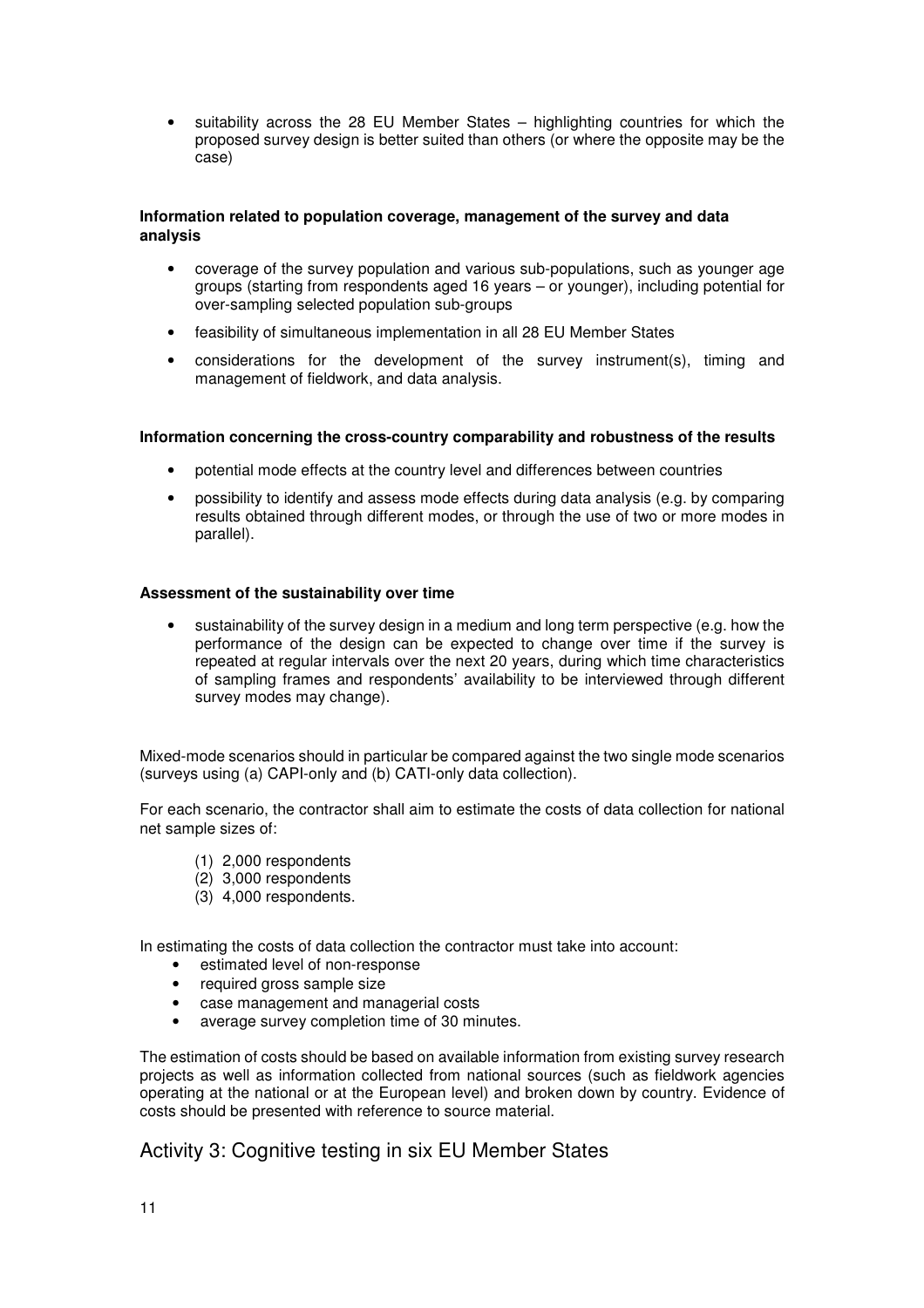The contractor will carry out a pre-test using cognitive interviews to test a selection of survey questions in the six EU Member States proposed by the contractor in its technical offer.

#### **Selection procedure for the six EU Member States to be identified in the technical offer at tendering stage :**

The contractor shall have proposed, in its technical offer, a selection of countries based on the following groups, so that the six selected countries represent six different country groups as listed below (that is, if one of the selected countries is from Group 1, the other five countries must be selected from groups 2-8). No two countries in the proposal may come from the same country group based on the following classification:

- Group 1: Greece, Italy, Portugal, Spain, Malta, Cyprus
- Group 2: Belgium, France, the Netherlands, Luxembourg
- Group 3: Austria, Germany
- Group 4: Bulgaria, Romania, Croatia
- Group 5: The Czech Republic, Hungary, Slovenia, Slovakia
- Group 6: Denmark, Finland, Sweden
- Group 7: Ireland, United Kingdom
- Group 8: Estonia, Latvia, Lithuania, Poland.

The questions, developed by FRA, will be tested in the appropriate languages of the six EU Member States using three different data collection modes – one of which should be CAWI – combined with cognitive interview probes. The interviews will have an estimated average length of one hour. Per Member State 60 interviews shall be conducted – that is, 20 interviews per survey mode per country. In consultation with FRA and building on the set of survey questions developed by FRA, the contractor will develop an interview template which includes the survey questions, cognitive interview questions and appropriate probes. In function of the data collection modes used, the contractor will transform the interview template into the approporiate formats and adapt the guidelines for interviewers.

The contractor will be responsible for translating the interview templates, guidelines for interviewers and other materials necessary for carrying out the cognitive interviews into the main languages spoken in the six selected EU Member States (one language per country). Translation costs must be covered by the contractor and be included in the contract price.

The translations must be of high quality and submitted to FRA before they are used in the field, so that FRA has a minimum of two calendar weeks to review the materials. The contractor will revise the translated materials in accordance with FRA comments.

Following discussions with the contractor and based on the first outcomes of Activity 2, FRA will decide on the **two survey modes which will be used in the cognitive testing, in addition to CAWI**. For example, these modes could include one or more of the following:

- filling in a paper questionnaire (to test the self-completion mail questionnaire mode)
- answering questions delivered by an interview but without visual contact (to simulate the CATI mode)
- answering questions delivered by an interviewer face-to-face
- answering in another way, based on the outcome of Activity 2.

Cognitive interviews will take place in-person at facilities organised by the contractor (that is, even where cognitive testing involves a self-completion mode, some of the cognive probes and other follow-up questions will be made face-to-face). The main aim is to test the understanding of concepts and questions by respondents of different socio-demographic backgrounds and to gain insight into the effect of different interview modes on respondents' understanding of and the processes involved when answering various types of survey questions. The analysis of the results should take into account aspects of cross-national comparability, summarising the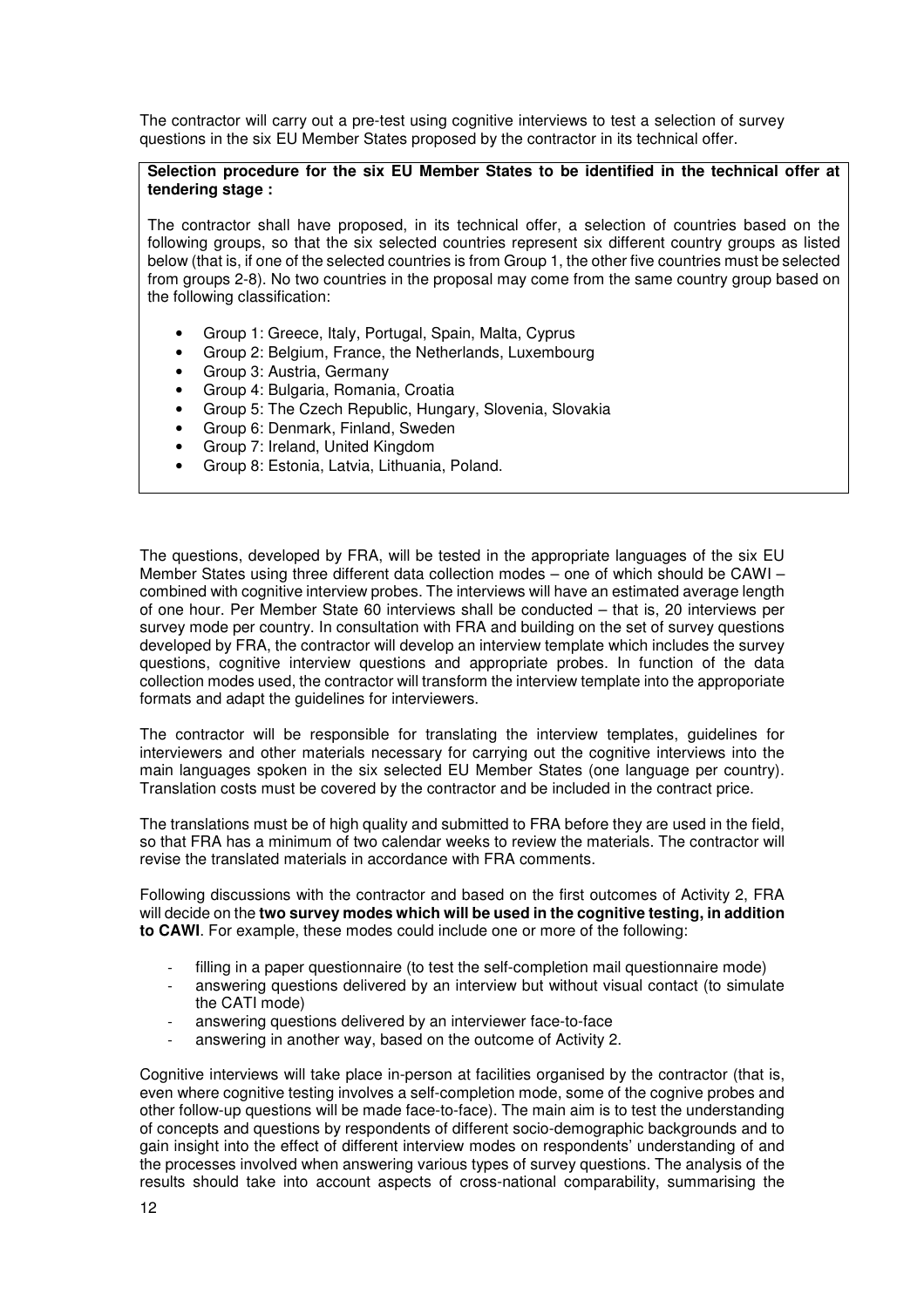results concerning understanding of the survey questions, as well as the impact of the choice of mode on respondents' answers.

Selection of interviewees for the interviews does not necessarily require random selection, but the contractor must ensure that in each of the selected countries the interviewees represent a diversity of socio-demographic characteristics and backgrounds in terms of the following: gender, age, education, employment status (including unemployed). The respondents must be matched across countries and modes, based on their socio-demographic characteristics. Interviewees must have no prior experience with cognitive interviews.

# 5. Deliverables

All written deliverables must be submitted to FRA in English, copy-edited in English. They must be written in a clear and unambiguous way, providing information and analysis that can be readily understood. The style should be balanced and contain no unsubstantiated statements. The contractor will receive the FRA Style Guide which contains detailed instructions on issues to be taken into account when drafting the pre-test reports.

To the extent possible, the project deliverables should present information in an anonymised way so that it is not possible to identify individual respondents, and that the FRA can – if it so chooses – put the deliverables in the public domain without concern for the anonymity of the respondents and confidentiality of the data provided.

When it is necessary to provide personal data as a part of the project deliverables – for example to enable analysis related to key objectives of the project or for quality control purposes – these should be provided separately from the main deliverables (for example, by referring to individual respondents by an ID number which has been created solely for the purpose of data collection and analysis, and submitting a list of ID numbers and other confidential respondent characteristics separately from the main deliverables). This data will be stored by FRA in line with relevant data protection requirements. However, the research results should clearly outline any differences in understanding of and responses to questions, by mode, according to sociodemographic characteristics of respondents.

The written documents must be delivered in PC-compatible, MS-Word compatible electronic files. They should contain visual elements (for example graphs, boxes or pictures) to enhance readability. The size of each written deliverable is defined in terms of A4 pages applying Times New Roman font 11pt, single spaced.

The contractor must provide the Agency with the deliverables, respecting the deadlines mentioned below in weeks from the signature of the contract. All deliverables must be revised by the contractor according to the Agency's recommendations, as necessary, and returned within the deadline specified in the contract

### Deliverable 1: Inception report

Within five working days after the inception meeting, the contractor shall submit a brief Inception Report to FRA. The report shall list the decisions made in the inception meeting concerning the work and a timetable with actual dates for the submission of deliverables.

| Size:      | Maximum 10 pages (excluding annexes)                                                                                        |
|------------|-----------------------------------------------------------------------------------------------------------------------------|
| Language:  | English                                                                                                                     |
| Deadline:  | Inception meeting in week 3 after signature of the contract, inception report 5<br>working days after the inception meeting |
| Linked to: | Inception meeting                                                                                                           |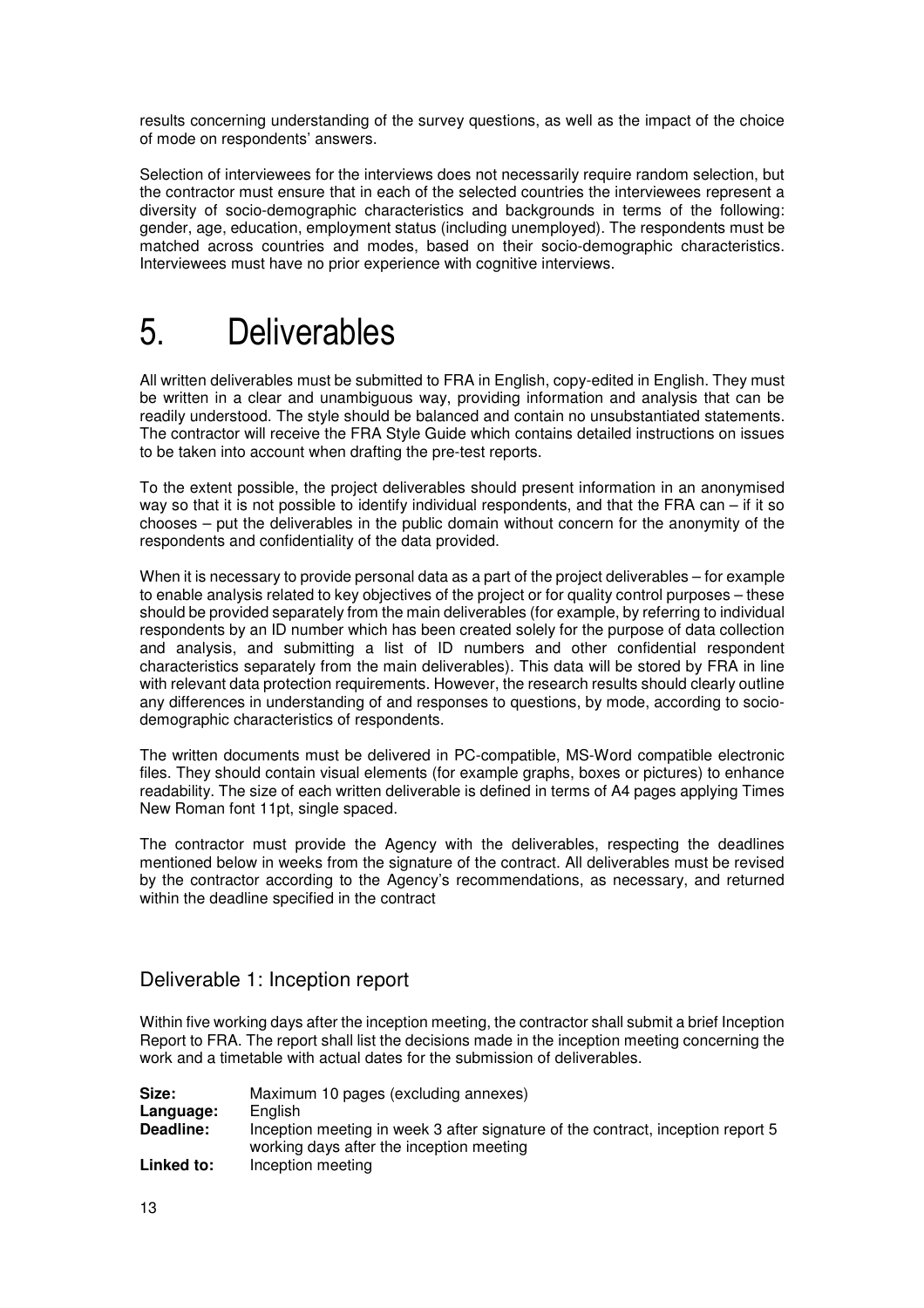### Deliverable 2: Report from the mapping of sampling frames

The information on the identified sampling frames should be presented in a systematic and standardised way, using a template developed by FRA that will be discussed during the inception meeting. The mapping report should provide an overview of the situation across 28 EU Member States followed by a set of templates filled in for each sampling frame and country detailing the availability, accessibility, usage and other characteristics of sampling frames in each EU Member State.

**Size:** Ten page summary of the findings followed by completed templates for each sampling frame in each of the 28 EU Member States (excluding annexes).<br>English Language:<br>Deadline: Week 14 from contract signature **Linked to:** Activity 1

### Deliverable 3: Report on scenarios for the survey design of the Fundamental Rights Survey

The contractor shall provide for each of the five scenarios – as described in section 4, activity 2 of these Technical Specifications – a comprehensive description of the proposed survey designs. To ensure a systematic presentation of information for all scenarios, FRA will propose a template that will be discussed during the inception meeting. The report which will present an assessment of the five survey design scenarios will be composed of a section which introduces the assessment methodology to the reader, followed by the templates for each survey design scenario. After presenting the templates the report will close with a section discussing and comparing the merits and shortcomings of the five survey design scenarios and lessons for the development of the full-scale survey in EU-28. Throughout, reference should be made to the actual use of different modes in practice in existing survey research at Member State level; paying particular attention to mixed modes and CAWI.

| Size:      | Approximately 80 pages (excluding annexes).                                                                                                                    |
|------------|----------------------------------------------------------------------------------------------------------------------------------------------------------------|
| Language:  | English                                                                                                                                                        |
| Deadline:  | Week 16 from contract signature - first draft to be shared with FRA<br>Week 20 from contract signature - final report to be submitted for the review<br>of FRA |
| Linked to: | Activity 2                                                                                                                                                     |

### Deliverable 4: Final fieldwork documents for cognitive testing (including all translations)

The final fieldwork documents include: the interviewer training manual, the questionnaire and the guidelines developed as part of Activity 3, and the translations thereof produced in Activity 3. The final amended translations of the fieldwork documents which are submitted to the FRA must be those for use by interviewers – that is, they must show any changes or adaptations to the content and formatting that have been done to the final fieldwork documents at national level, and have to be provided in the formats appropriate to the data collection modes.

| Size:     | Each language version of the questionnaire, cognitive interview guidelines |
|-----------|----------------------------------------------------------------------------|
|           | and any other fieldwork documents, in total approximately 80 pages per     |
|           | language.                                                                  |
| Language: | Languages of the countries where interviews will be conducted              |
| Deadline: | Week 29 from the signature of the contract                                 |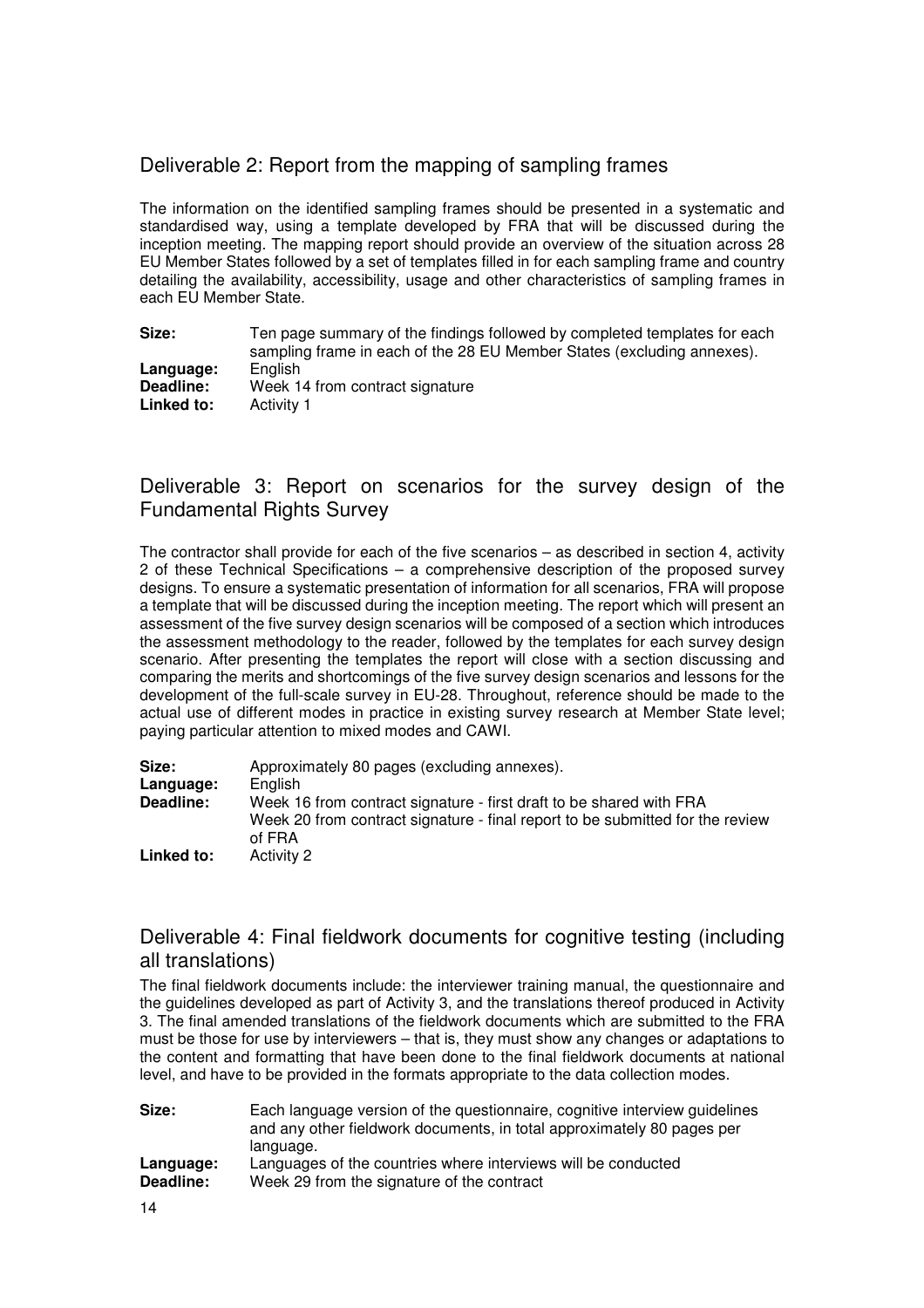### Deliverable 5: Completed interview templates

This deliverable includes the completed interview templates from all interviews, in all six selected countries, as carried out in Activity 3. The completed interview templates – a record of respondents' answers to the survey questions, cognitive interview questions and other probes as well as interviewers' comments – must be delivered as one or more PC-compatible, MS-Office compatible, editable files (no PDF files). The templates must be fully filled in, based on the outcomes of the interviews.

| Size:      | At least 360 completed interview templates (that is, 60 templates $-20$ for |
|------------|-----------------------------------------------------------------------------|
|            | each of the three modes – for each Member State).                           |
| Language:  | Enalish                                                                     |
| Deadline:  | Week 34 from contract signature                                             |
| Linked to: | Activity 3                                                                  |

### Deliverable 6: Cognitive testing report

The cognitive testing report should analyse the results from all stages of the cognitive testing (from development of fieldwork materials through to translations, training of interviewers, analysis of information collected from the interviewees and feedback received from the persons who were involved in the process), as described in Activity 3. The report should present the results of the cognitive interviews in a comparative way (comparing countries and survey modes), drawing recommendations from the results (what worked and what did not function well) while indicating clearly the weight of evidence behind each recommendation (from experiences of individual respondents to issues which were reproduced across the six pre-test countries and/or across modes). The recommendations must include suggestions for modifications, considerations for choice of survey modes with regard to particular types of survey questions, and choice of terminology used in the survey.

Size: 120 pages (excluding annexes)<br>**Language:** Finglish Language:<br>Deadline: Week 39 from contract signature **Linked to:** Activity 3

# 6. Project management

The contractor is expected to organise its own central management and coordination team to oversee all aspects of work relating to the qualitative pre-test and the feasibility assessment. The central management team will be responsible for reporting on a weekly basis to the FRA about developments, challenges and proposed courses of action concerning the research in each of the research sites/countries. The team should consist of staff with the relevant qualifications and skills to manage and implement the pre-test and to analyse the results, and to prepare a feasibility assessment of complex survey designs in a cross-national setting.

### 6.1. Responsible body

The overall responsibility for executing the contract – including the implementation of all measures necessary to provide the Agency with deliverables of the highest quality on time – lies with the contractor.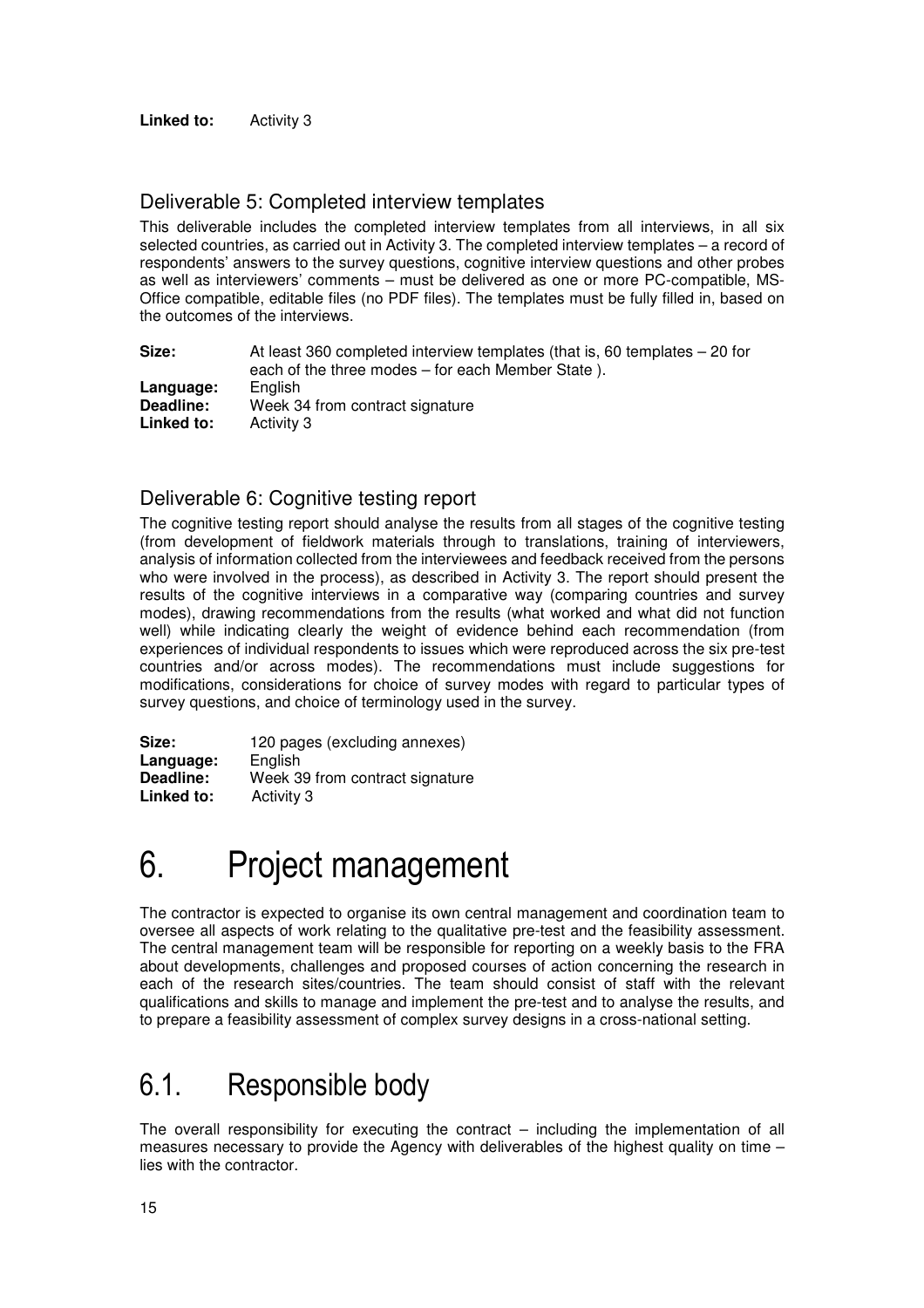## 6.2. Management structure

The project team must include a Project Manager, who is responsible for the project's overall coordination as well as at least one Survey Design and Sampling Expert, and a Research Expert for each Member State selected by the contractor in its technical offer for the pre-test (see details in section 8).

The Project Manager is responsible for coordination and administrative tasks, as well as for contacting and informing the Agency about all aspects relating to the execution of the contract and the quality of the final deliverables.

The Survey Design and Sampling Expert is responsible for the collection and compilation of information on national sampling frames and the preparation and critical assessment of the survey design scenarios.

The Research Experts are responsible for the coordination of the research in their Member States, and a different Research Expert must be identified for each of the six pre-test countries (that is, six individuals, each responsible for one country).

# 7. Logistics and Timing

## 7.1. Period of execution of the tasks

The period of execution of the tasks described in section 4 will be **9 months** from contract signature.

## 7.2. Communication and meetings

Communication between the contractor and the Agency shall be possible by phone during the Agency's working days and hours and through electronic and surface mail. Any written communication sent by the Agency shall be answered within five (5) working days. The contractor shall also ensure that it has access to equipment for video conferencing.

## 7.3. Meetings

As soon as possible after contract signature the Agency will convene an inception meeting with the contractor in Vienna at the Agency's headquarters to discuss various aspects of the project work. The aim of the inception meeting is to clarify outstanding issues as may be necessary for carrying out the contract and for the good implementation of the project. Meeting costs on the contractor's side must be covered by the contractor and be included in the contract price.

During the course of the contract period three one day meetings in total (including the inception meeting) are envisaged between the Agency and the contractor. In addition to the inception meeting, two further one day meetings between the FRA and the contractor at the FRA premises are foreseen. Meeting costs on the contractor's side must be covered by the contractor and be included in the price offer.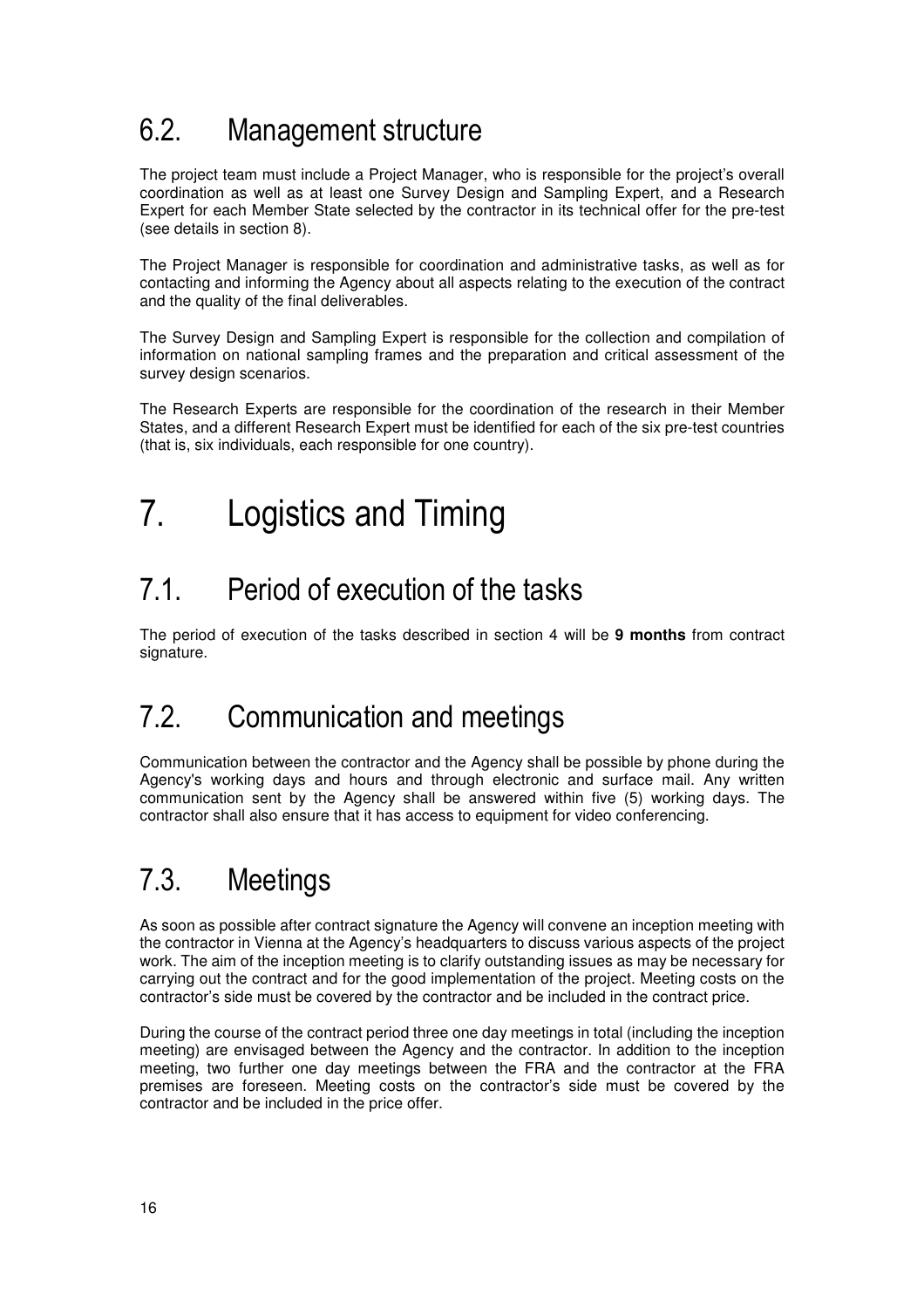# 8. Project team

This section presents the requirements concerning the qualifications and professional experience of the project team members.

## 8.1. Project manager

Qualifications and professional experience

- University degree
- A minimum of five (5) years of professional experience (after obtaining a university degree) of having conducted major international social science-based comparative research surveys
- Experience in research management, as manager or coordinator, of at least three (3) international comparative research projects, each project involving at least three (3) EU Member States
- Excellent knowledge of English (Level C1 based on the Common European Framework of Reference (CEF))

### 8.2. Survey design and sampling expert

Qualifications and professional experience

- University degree
- A minimum of five (5) years of professional experience (after obtaining a university degree) of having conducted social science-based comparative research surveys in the EU
- Experience of sampling and survey design in at least two (2) projects.
- Excellent knowledge of English (minimum level C1 based on the Common European Framework of Reference (CEF))

## 8.3. Research experts

Qualifications and professional experience

- University degree
- A minimum of three (3) years of professional experience (after obtaining a university degree) of having conducted social science-based comparative research surveys in the Member State for which the expert is responsible
- Experience of quantitative and qualitative survey pre-testing of at least two (2) projects